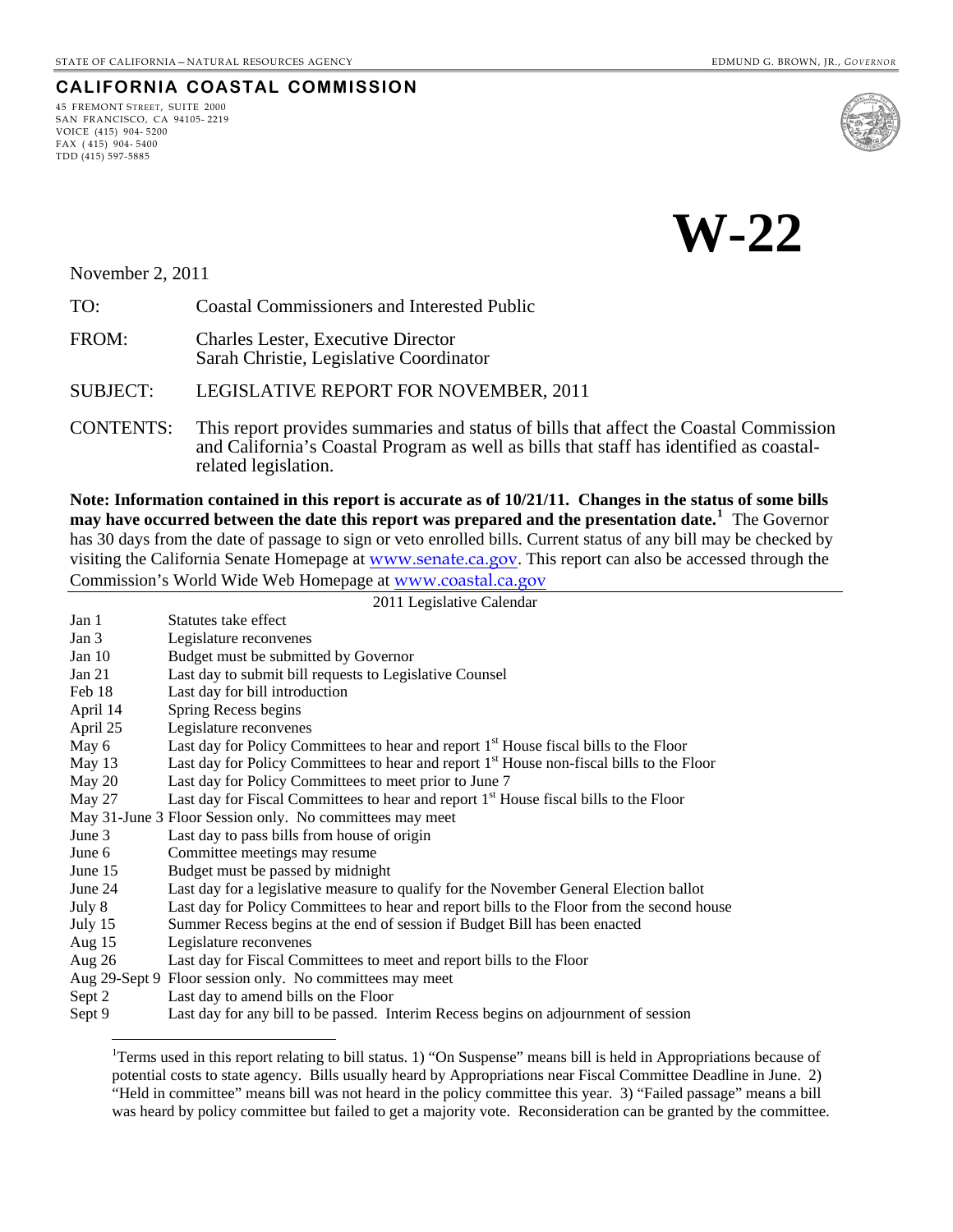## **PRIORITY LEGISLATION**

#### **AB 42 (Huffman)**

This bill authorizes the Department of Parks and Recreation to enter into agreements with non-profit organizations to operate, manage and maintain State Park facilities that would otherwise be closed due to budget shortfalls.

| Introduced    | 12/06/10                                                             |
|---------------|----------------------------------------------------------------------|
| Last Amended  | 08/30/11                                                             |
| <b>Status</b> | Chaptered with the Secretary of State, Statutes of 2011, Chapter 450 |

#### **AB 95 (Committee on Budget) Budget: resources**

In relevant part, this bill provides immunity to a public entity and/or a public employee for injury or damage either caused by a condition of public property occurring at a state park system unit that is designated as closed, partially closed, or subject to service reduction by the department. This immunity applies notwithstanding the fact that the public has access, whether invited or uninvited, to the state park system unit, and notwithstanding that the department may take actions such as patrols, inspections, maintenance, and repairs necessary to protect the state park system unit facilities and resources from deterioration, damage, or destruction. Other, pre-existing statutory immunities would probably also apply to many claims that are covered by this new immunity, but they all have specific criteria that need to be satisfied in order to apply. Under this bill, all that needs to be established for the new immunity to apply is that the park where the injury occurred was either closed, partially closed, or subject to service reductions.

| Introduced    | 01/10/11                                                           |
|---------------|--------------------------------------------------------------------|
| Last Amended  | 03/17/11                                                           |
| <b>Status</b> | Chaptered with the Secretary of State, Statutes of 2011, Chapter 2 |

#### **AB 206 (Harkey), Coastal resources: fireworks displays**

This bill would provide that a fireworks display conducted by a public entity does not constitute "development" as defined by the Coastal Act. *Amendments on 3/24 expand the bill to exempt fireworks displays from CEQA, replace the term "public entity" with the term "municipal fireworks display," and define it as follows:* "*a public display of fireworks conducted, organized, or sponsored by a city or county."*

| <b>Commission position</b> Oppose |                                                     |
|-----------------------------------|-----------------------------------------------------|
| Last Amended                      | 03/24/11                                            |
| <b>Status</b>                     | <b>Held in Assembly Natural Resources Committee</b> |
| Introduced                        | 01/27/11                                            |

#### **AB 337 (Monning) Ocean Protection Council: sustainable seafood**

This bill would require the Ocean Protection Council to develop and implement a voluntary sustainable seafood program for the state, including a marketing assistance program for seafood caught in California that follows the protocols established by the program.

| Introduced    | 02/10/11                                                             |
|---------------|----------------------------------------------------------------------|
| Last Amended  | 06/20/11                                                             |
| <b>Status</b> | Chaptered with the Secretary of State, Statutes of 2011, Chapter 273 |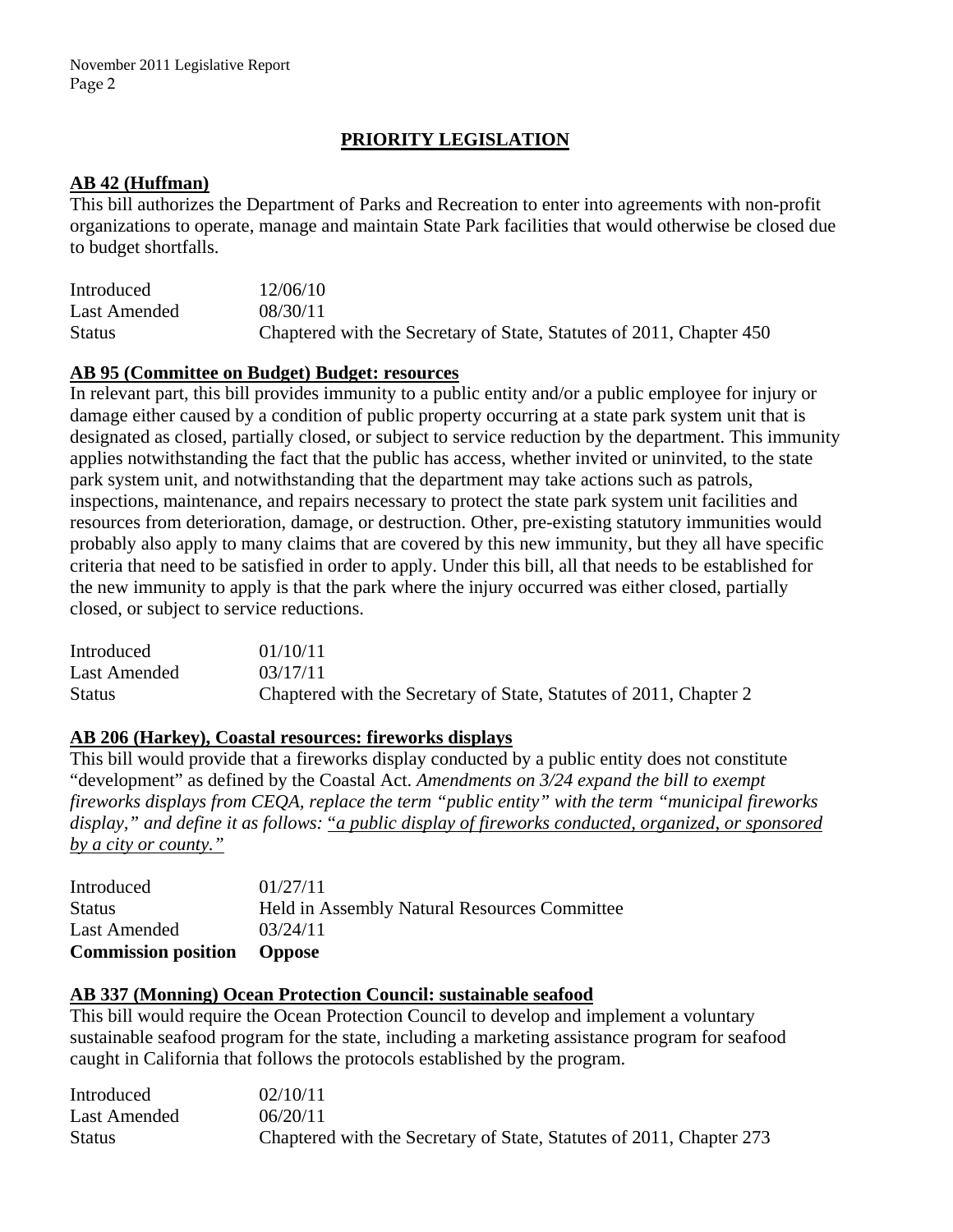## **AB 376 (Fong) Shark fins**

This bill will make it a crime to possess, sell, trade, offer for sale or distribute a detached shark fin in any form, other than one that has been obtained from a shark landed lawfully with a commercial or recreational license or permit. The bill will take effect January 1, 2013. Possession of shark fins obtained from legally permitted fishing activities will not be prohibited.

| <b>Commission position</b> | <b>Support</b>                                                  |
|----------------------------|-----------------------------------------------------------------|
| <b>Status</b>              | Chaptered by Secretary of State, Statutes of 2011, Chapter 524, |
| Last Amended               | 0.5/19/11                                                       |
| Introduced                 | 02/10/11                                                        |

### **AB 484 (Alejo) Land use: natural resources: transfer of long term management funds**

This bill would authorize funds set aside for the long-term management of any lands or easements conveyed to a nonprofit organization to also be conveyed directly to the nonprofit organization. The bill also provides that the funds shall revert to the state or local public agency if the nonprofit ceases operations, is dissolved, becomes insolvent or fails to perform its duties. *Amendments of 5/27 allow the state to contract with a third party to review qualifications of a non-profit, to review reports, and/or to evaluate land management practices.* 

| Introduced    | 02/10/11                                                              |
|---------------|-----------------------------------------------------------------------|
| Last Amended  | 0.5/27/11                                                             |
| <b>Status</b> | Senate Natural Resources and Wildlife Committee, hearing cancelled at |
|               | request of author. This is a 2-year bill.                             |

## **AB 565 (Monning) Conservation: State Coastal Conservancy**

This bill would authorize the State Coastal Conservancy to award a grant to a for-profit company for the removal of the San Clemente dam if .the Conservancy determined that no public agency or nonprofit entity could achieve the same result. Amendments of 9/01 increased the amount of state funds that could be expended from \$10 million to \$25 million.

| Introduced    | 02/16/11                                                       |
|---------------|----------------------------------------------------------------|
| Last Amended  | 09/01/11                                                       |
| <b>Status</b> | Chaptered by Secretary of State, Statutes of 2011, Chapter 479 |

## **AB 587 (Gordon) Public works: volunteers**

This bill would extend until 2017 the sunset provision in existing law that allows volunteers, volunteer coordinators and California Conservation Corps staff to work for free or for less than prevailing wage on projects that are funded in whole or in part by public funds.

| Introduced    | 02/17/11                                                             |
|---------------|----------------------------------------------------------------------|
| Last amended  | 03/29/11                                                             |
| <b>Status</b> | Chaptered with the Secretary of State, Statutes of 2011, Chapter 219 |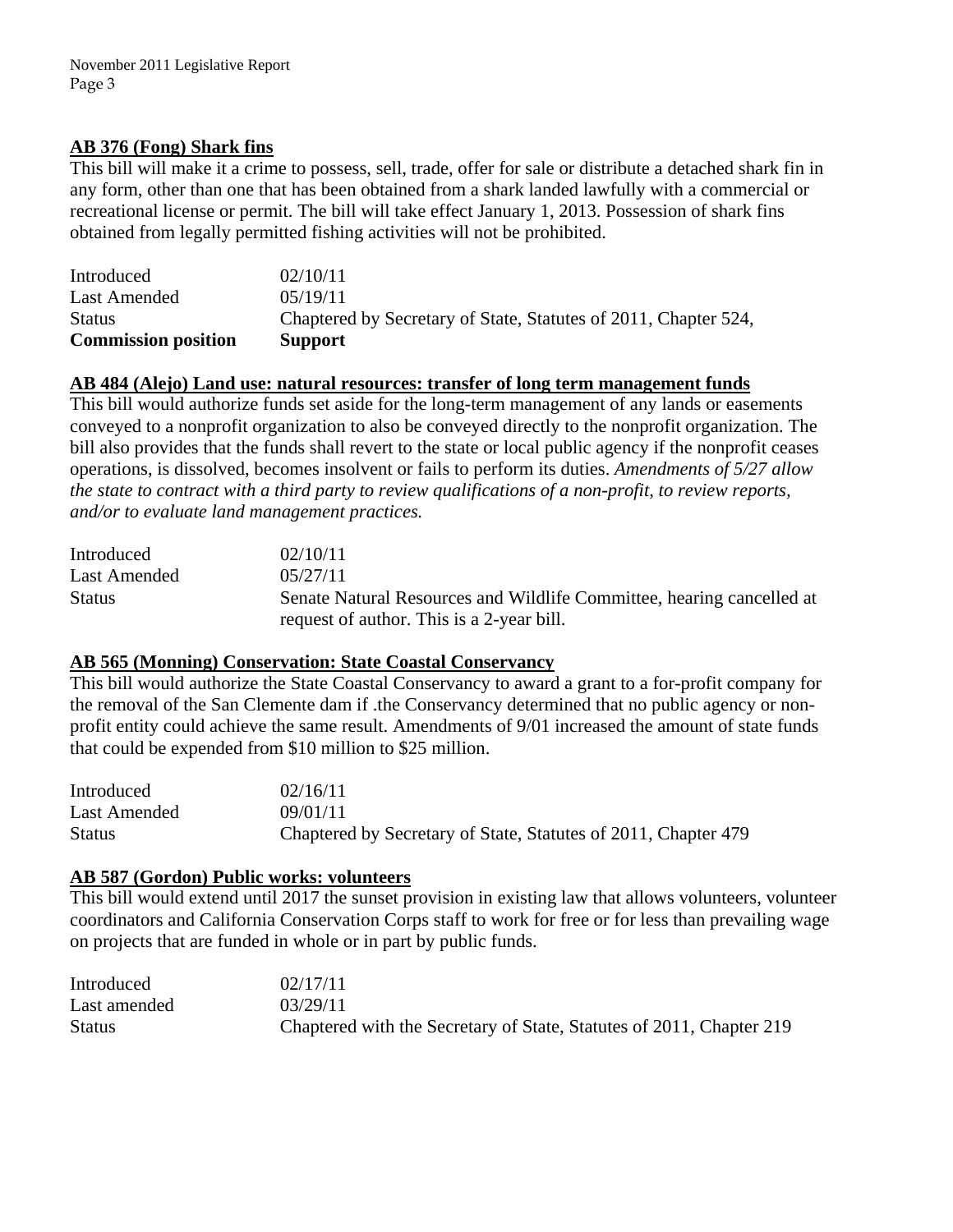November 2011 Legislative Report Page 4

### **AB 971 (Monning) Sea otter fund**

This bill would allow taxpayers to designate on their state tax returns that a specified amount in excess of their tax liability be transferred to the California Sea Otter Fund, which would be created by this bill. The money in that fund would be allocated to the Department of Fish and Game for the purposes of establishing a sea otter fund, and to the California Coastal Conservancy for competitive grants and contracts for research, projects, and programs related to the Federal Sea Otter Recovery Plan or improving the near-shore ocean ecosystem.

| Introduced    | 02/18/11                                                             |
|---------------|----------------------------------------------------------------------|
| Last Amended  | 04/25/11                                                             |
| <b>Status</b> | Chaptered with the Secretary of State, Statutes of 2011, Chapter 209 |

### **AB 1112 (Huffman) Oil spill prevention and administration fee**

This bill will raise the fee of \$.05 per-barrel of oil landed at a marine terminal to \$.06.5. The bill would require the OSPR administrator to conduct a screening mechanism and risk assessment of vessels engaged in fuel bunkering or lightering. Amendments of 5/25 require the State Auditor to audit the OSPAF fund by January 1, 2013.

| <b>Commission position</b> | <b>Support</b>                                                       |
|----------------------------|----------------------------------------------------------------------|
| <b>Status</b>              | Chaptered with the Secretary of State, Statutes of 2011, Chapter 583 |
| Last Amended               | 09/02/11                                                             |
| Introduced                 | 01/27/11                                                             |

# **SB 1 (Kehoe) 22nd Agricultural Association: Del Mar Racetrack: sale of state property**

This bill would divide the 22<sup>nd</sup> Ag District in San Diego County into two separate entities. The newly created Agricultural District 22a would be comprised of the Del Mar Racetrack and Fair Grounds. The bill would authorize the Department of General Services to sell the assets of District 22a to the City of Del Mar, at which time Agricultural District 22a would be dissolved.

Introduced 12/06/10 Status Senate Government Organization Committee and Rules Committee. This is a 2-year bill.

### **SB 366 (Calderon, Pavley) Regulations: agency review**

This bill would require all state agencies, including the Coastal Commission, within 180 days of enactment of the bill, to review and revise/repeal all regulations that are considered duplicative, overlapping, inconsistent or out of date. All agencies, including the Commission, would have to report to the Legislature and the Governor on any actions taken to address this requirement. This bill would also create the "Streamlined Permit Review Team" consisting of the Secretary of Business, Transportation and Housing, the Secretary for Environmental Protection and the Secretary for Natural Resources. Upon request of any applicant, the SPRT would be convene all applicable permitting agencies with jurisdiction over an application, to coordinate actions on permits, eliminate delays, reduce paperwork, and ensure that agencies take action in the earliest feasible timeframe. The bill creates time limits for agencies to review and act on applications. If those timelines are not met, the projects would be deemed approved by operation of law.

| Introduced    | 02/15/11                                                            |
|---------------|---------------------------------------------------------------------|
| <b>Status</b> | Senate G.O. Committee, hearing postponed by Committee. This is a 2- |
|               | year bill.                                                          |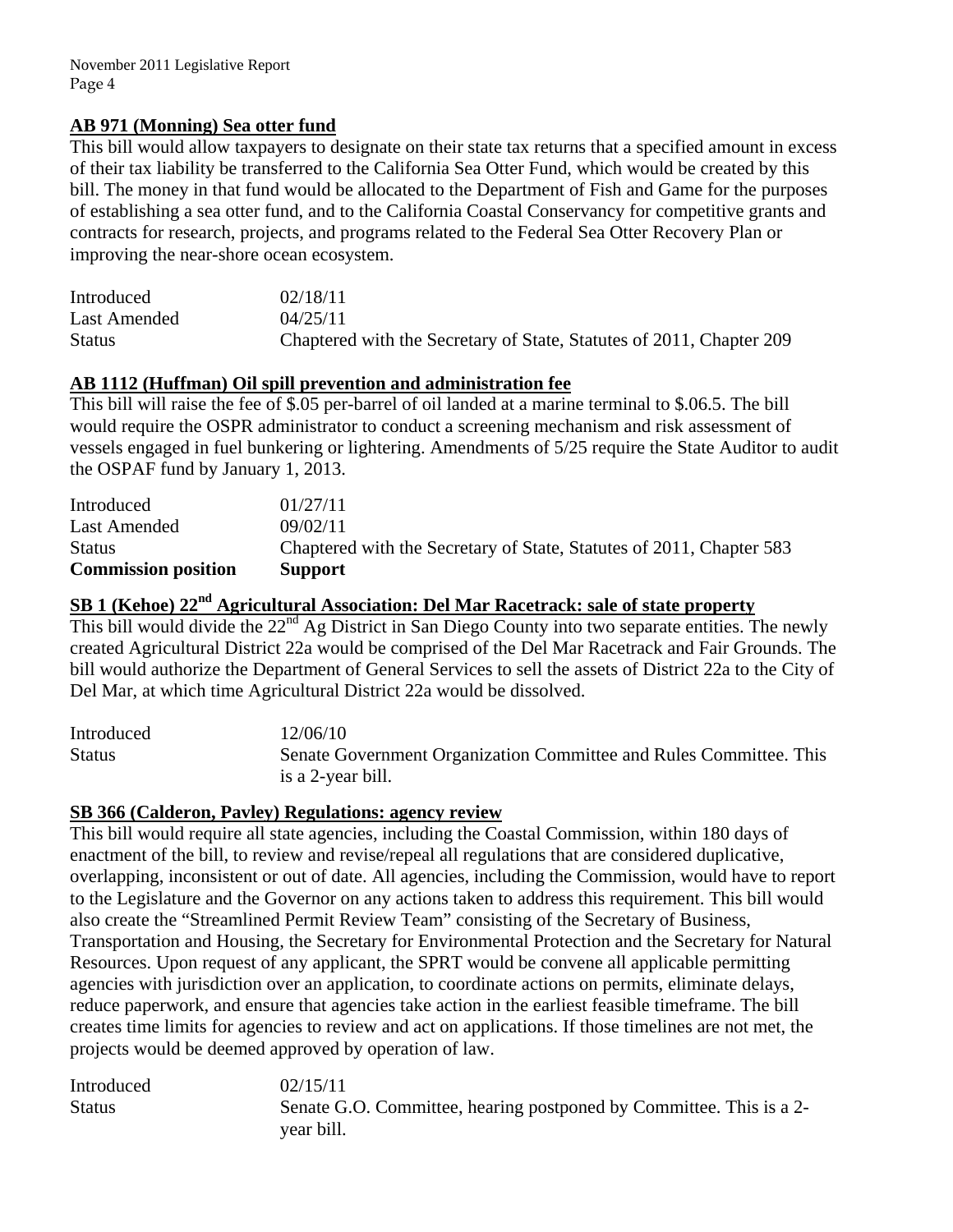## **SB 468 (Kehoe) Department of Transportation: capacity-increasing state highway projects: coastal zone**

This bill would proscribe the content of a Public Works Plan prepared by Caltrans or SANDAG for the Highway 5 North Coast Corridor project. Those provisions include, but are not limited to, public access, restoration projects, mutimodal, environmental mitigation measures, and community enhancements. It would also require SANDAG to recommend to Caltrans a project no larger than the "8 plus 4" alternative when reviewing the FEIR for the project, and establish a "safe routes to transit" program. It would also require that all bridge and rail lagoon crossings be constructed concurrently to reduce environmental impacts. The bill would require that all multimodal projects, as defined, move forward concurrently with each phase of the capacity increasing projects in the coastal zone. The bill requires consultation with the Coastal Commission and other stakeholders, and authorizes the Commission to utilize Section 30515 for the North Coast Corridor project. Amendments taken 6/29, 7/4 and 7/13 bring the Commission into full support of the bill. Amendments taken on 8/31 were nonsubstantive.

| Introduced    | 02/17/11                                                      |
|---------------|---------------------------------------------------------------|
| Last amended  | 08/31/11                                                      |
| <b>Status</b> | Chaptered by Secretary of State, Statutes of 2011 Chapter 535 |

## **SB 568 (Lowenthal) Recycling: polystyrene food containers**

This bill would prohibit any food vendor, after January 1, 2016, from dispensing prepared food to a customer in a polystyrene foam food container. The measure would not apply to correctional facilities, school districts, or food vendors selling freshly cut meat. *Amendments taken on 5/23 and 5/15 would allow a school district or local government to dispense food in a polystyrene container if the applicable governing board elects to adopt a policy or ordinance elects to implement a verifiable recycling program for polystyrene foam food containers, effective July 1, 2017.* 

| Introduced                 | 02/17/11                                       |
|----------------------------|------------------------------------------------|
| Last Amended               | 07/12/11                                       |
| <b>Status</b>              | Assembly Inactive File. This is a 2-year bill. |
| <b>Commission Position</b> | <b>Support</b>                                 |

## **SB 584 (Evans) Oil spill prevention and administration fee**

This bill would authorize the Legislature to appropriate funds from the Oil Spill Prevention and Administration Fund (OSPAF) for the purpose of covering costs incurred by the Oiled Wildlife Care Network.

Introduced 02/17/11 Status Held in Appropriations Committee, Suspense File

#### **SB 588 (Evans) Coastal Commission: enforcement**

This bill would authorize the Coastal Commission to collect administrative civil penalties up to \$50,000 per violation. The bill would require that any penalties collected for violation of the Coastal Account be deposited into the Coastal Act Services Fund.

| Introduced                 | 02/17/11                                                   |
|----------------------------|------------------------------------------------------------|
| <b>Status</b>              | Held in Senate Judiciary Committee. This is a 2-year bill. |
| <b>Commission position</b> | <b>Support</b>                                             |